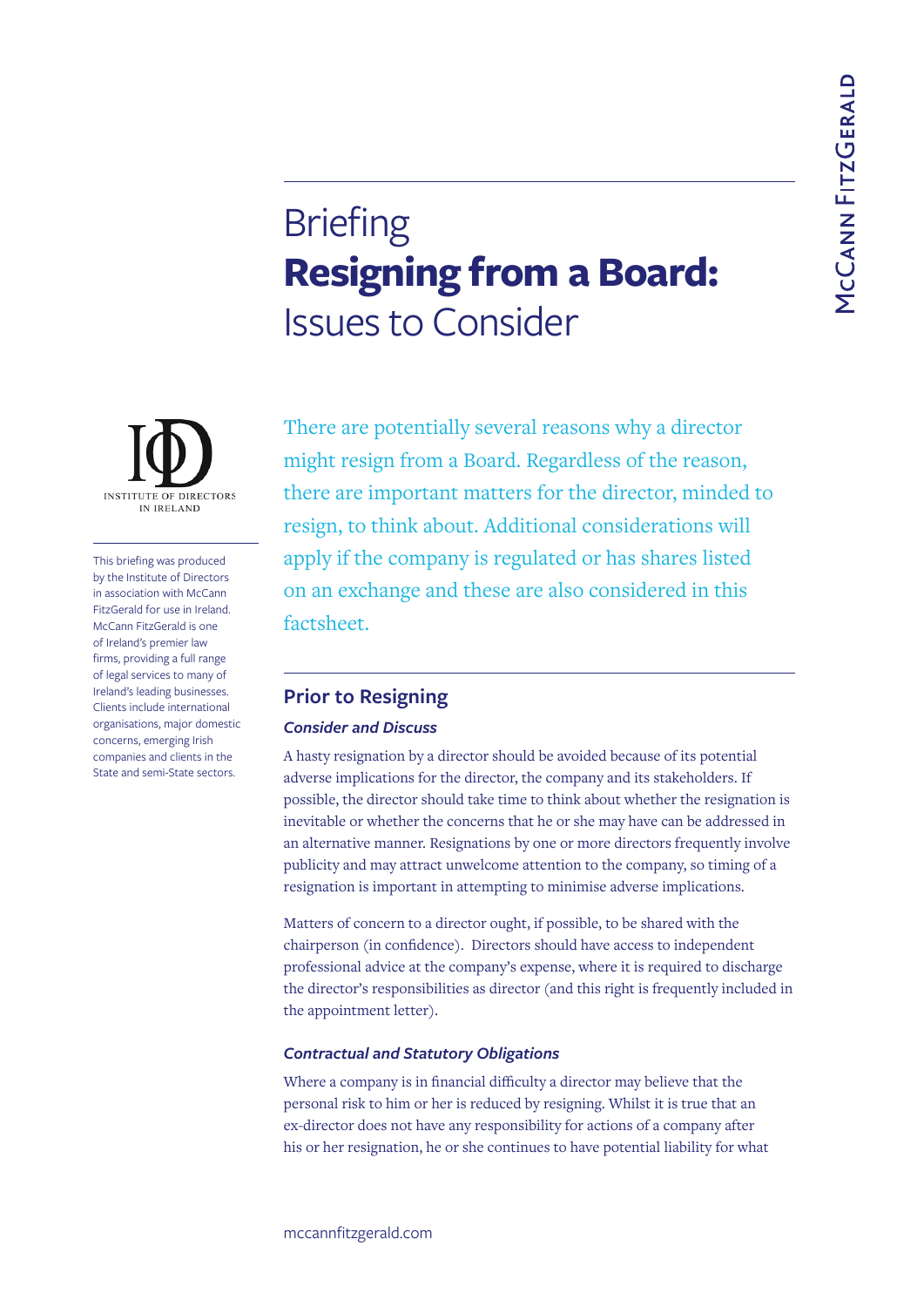occurred prior to resignation. If the company is wound up on an insolvent basis, any then director or person who was a director in the previous year may be subject to a restriction order under the Companies Act.

The director may have contractual relationships with the company that need to be considered (at the most basic, the terms of an appointment letter but also perhaps an employment contract). The circumstances giving rise to a resignation may also involve a protected disclosure made by the departing director under 'whistleblowing' legislation.

Once a director resigns he or she does not have any right to access company records, including Board minutes. Whilst a director has no absolute right to have his or her dissent on a matter (or reasons for resignation) recorded in minutes it may be possible to achieve this and that may be useful evidence in future investigations. If the chairperson/secretary declines to record the director's reasons in the minutes, the director should write to the company setting these out.

## **Effecting the Resignation**

The appointment letter or the company's constitution will set out circumstances in which a director is deemed to vacate office as well as the process by which a director can resign. Resignations need not be accepted by a Board to be effective.

Oral resignation at a meeting, if unambiguous, can be effective if accepted by others at the meeting although it is recommended that such hasty actions be avoided. If a director is resigning at a Board meeting there will be an opportunity to explain the reasons. The director may well seek to notify all other directors of the reasons although there is no obligation on a company to circulate these.

A director who resigns should request the company secretary to promptly file notice of resignation in the Companies Registration Office ("CRO"). There is a mechanism under the Companies Act for a director to effect filing where the company does not do so. An additional notification to the CRO may be required if the director's resignation will leave the Board with no EEA resident director.

## **Post Resignation**

Departing directors still owe certain fiduciary duties to the company (sometimes reflected in contractual terms) such as a duty of confidentiality and duty not to make inaccurate statements which are damaging to the company. Accurate and factual statements to the reasons for resignation ought not present any difficulty for a director. A director who resigns ought to be extremely careful as to what he or she says to any person who approaches them, having been asked by the company to replace them.

The former director should check the CRO records to ensure that his /her resignation has been notified to the CRO as of the correct date.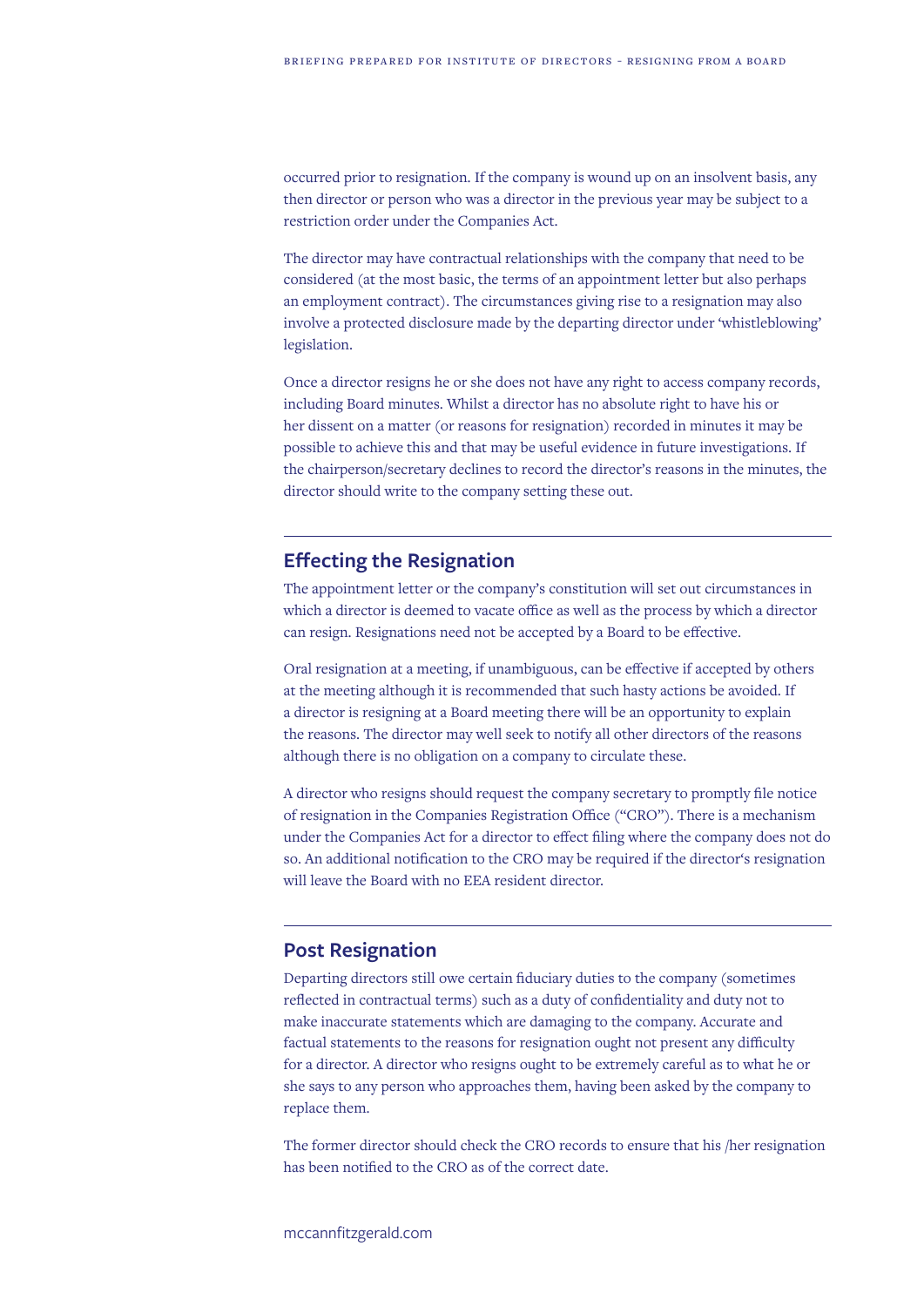#### *Additional Considerations*

Additional considerations will apply to a director resigning from a Board if the company:

- is regulated by the Central Bank of Ireland ("CBI"). There may be an obligation to report matters (which lead to a resignation) to the CBI; the conduct of the director, including resignation, may have a bearing on subsequent fitness and probity examinations by the CBI where the person is joining the Board of another regulated entity. Additional processes will apply if the director holds a Pre-Approval Controlled Function;
- has shares listed on an exchange as the rules of the exchange need to be borne in mind. The likely impact of the resignation on share values ought to be considered and (subject to compliance with the rules of the exchange as to timing of announcements), where possible, managed. Also, a proposed resignation may be price-sensitive information and so subject to the market abuse regime.

### **Conclusions**

A resignation may be required in particular cases but in many it might be avoided by a director having conducted proper due diligence before accepting a directorship (so there is clarity that the expected contribution can be effective). Potential issues that might cause a director's resignation can be avoided by effective conduct of Board meetings (lead by the chairperson) and by all directors respecting contributions of other directors even where a particular view is not shared.

Effecting a resignation will usually involve more than simply resigning and, as with any decision a director makes, it ought be done on an objective but informed basis.